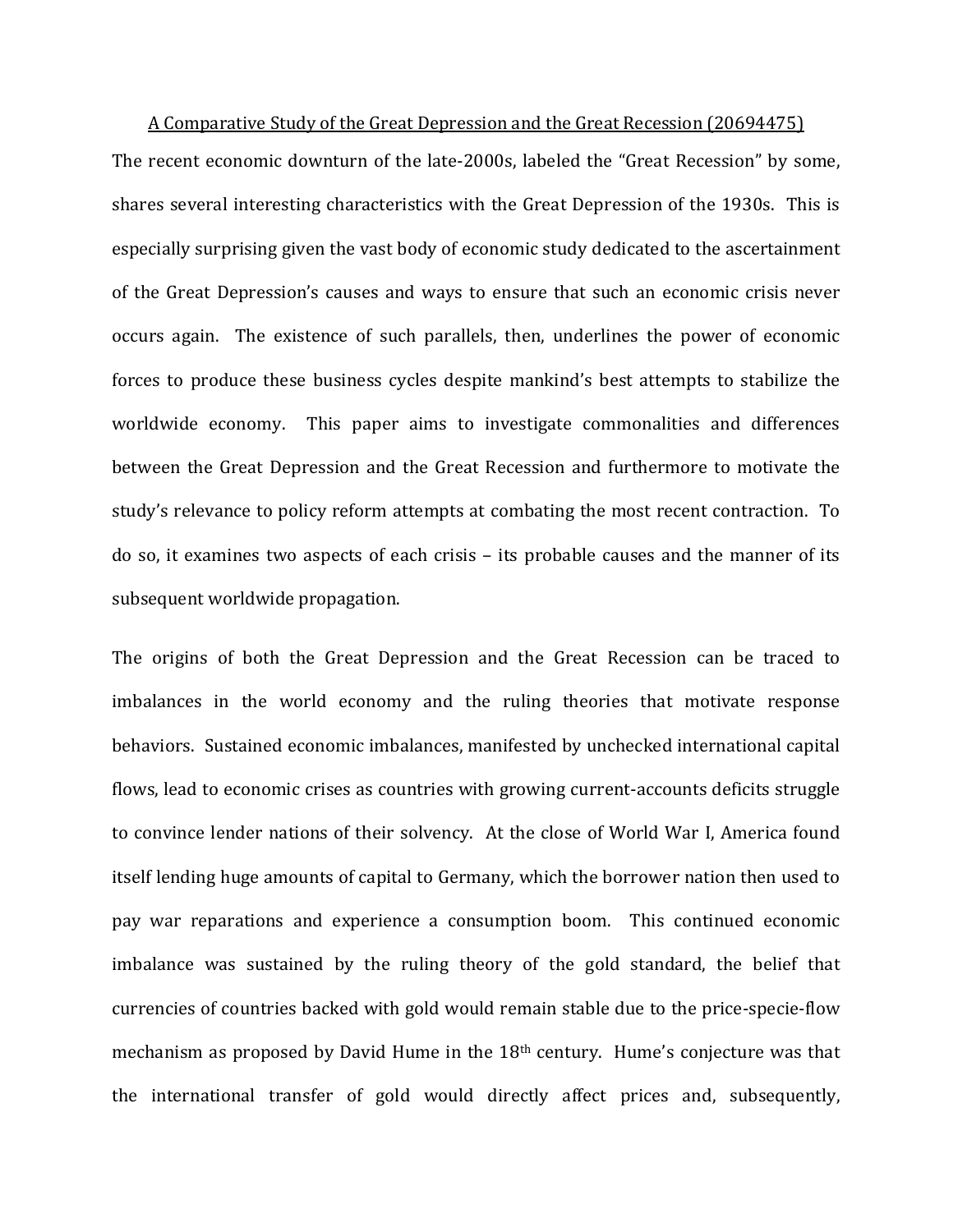international trade, finally resulting in the restoration of gold and prices to equilibrium levels. While theoretically sound, this hypothesis was not realistic because it assumed that prices were determined in competitive markets and fully flexible. In the early 20<sup>th</sup> century, prices were sticky, so as German expenditures declined and international trade slowed, prices could not fall rapidly enough to equilibrate the markets, causing widespread unemployment and economic stagnation.

Years later, the end of the Cold War saw the United States become a borrower nation, while China developed into the primary lending country to America. The inflow of Chinese cash produced a consumption boom in the United States that developed into a housing boom. America had since removed itself from the gold standard, which meant that the value of the dollar could change daily, but the new ruling economic theory continued to promote risky business practices that would eventually lead to the Great Recession. More precisely, the United States had adopted an orientation toward free market policies called the Washington Consensus, which was primarily a variation of the gold standard that prescribed stable rather than fixed exchange rates. It also advocated libertarian policies regarding private finance and industry with the belief that competition would ensure continued development and prosperity. Most significantly, beliefs promulgated by the Washington Consensus lent credence to the issuance of mortgage-backed securities, which flourished during the housing boom. These securities bundled a large number of mortgages as an investment that would carry less risk than a single mortgage, under the assumption that homeowners defaulted on mortgages randomly and independently. Unfortunately, as the housing boom ended and house prices fell, homeowners began to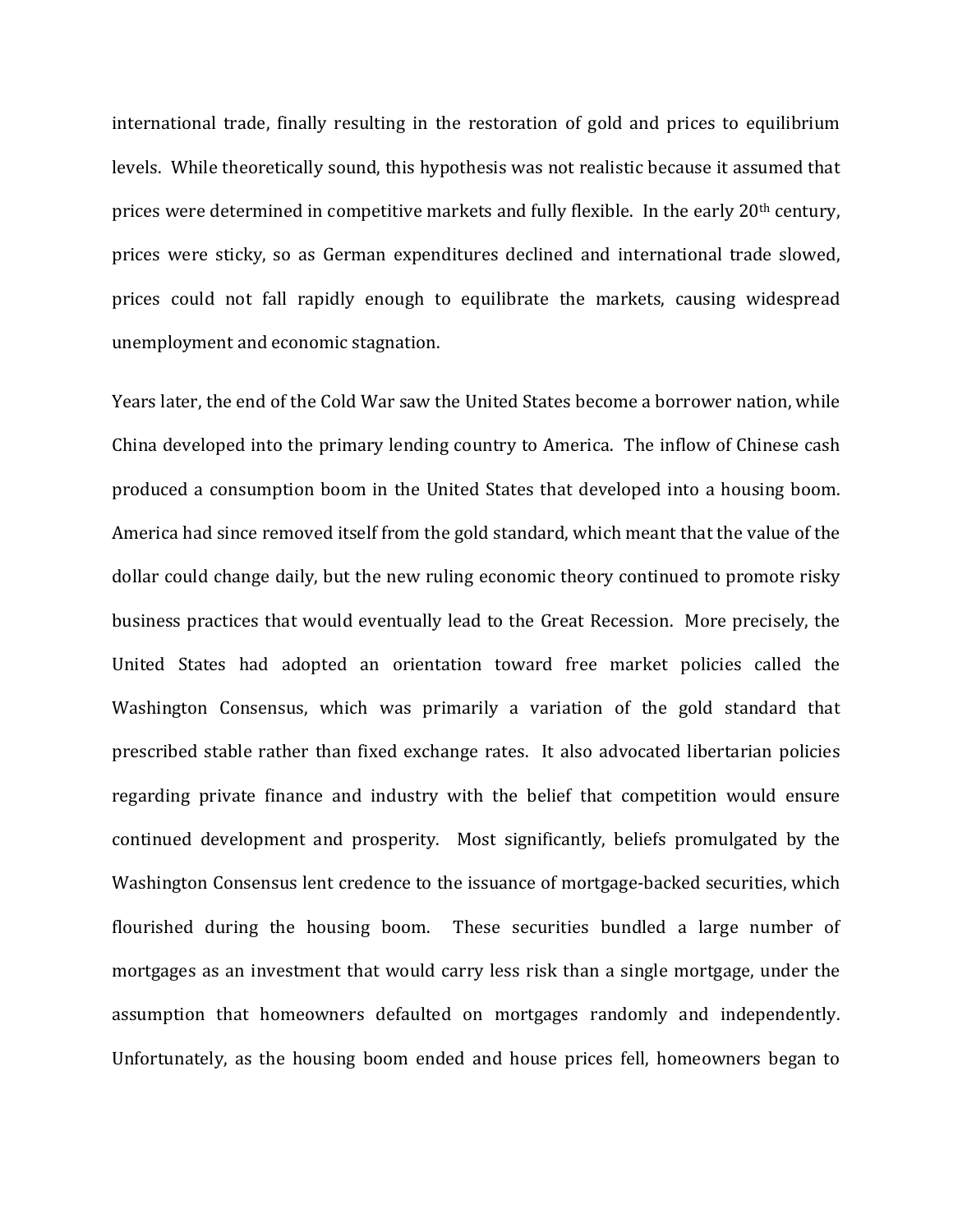default en masse, greatly and unpredictably increasing the risk of mortgage-backed securities to the point at which buyers could not be found and prices plummeted.

The years leading up to both the Great Depression and the Great Recession were marked by irresponsible investments based on miscalculated risks. The gold standard and the Washington Consensus optimistically modeled adverse shocks to individual countries or homeowners, but they had not anticipated the collective failures that eventually happened, and they suffered from impractical assumptions that could not hold in the real world.

The analysis now moves on to consider the worldwide propagation of economic contraction in both crises. In the early 1930s, government and central bankers sparked the growth of the Great Depression. Influenced by a strict adherence to the gold standard, many countries struggled to maintain deflationary policies, even as doing so drove them further and further into trouble and forced many of their banks to take on increased risk. While failing banks are often cited as a cause of the Great Depression, they fit more closely the description of a compounding symptom, in that they resulted from poor government policies and served to further contribute to the economic decline. Indeed, the bank failures were primarily isolated in those countries on the gold standard.

By contrast, in the late-2000s, banks and other private financial institutions initiated the hysteria that led to the Great Recession. At the end of the housing boom in 2007, homeowners began to default on their mortgages at an increased rate, which drove down the prices on mortgage-backed securities held by investment firms. Bear Stearns was the first major investment house to fall, but the Federal Reserve stepped in to save the firm and manage its sale to J.P. Morgan Chase. Fannie Mae and Freddie Mac, two government